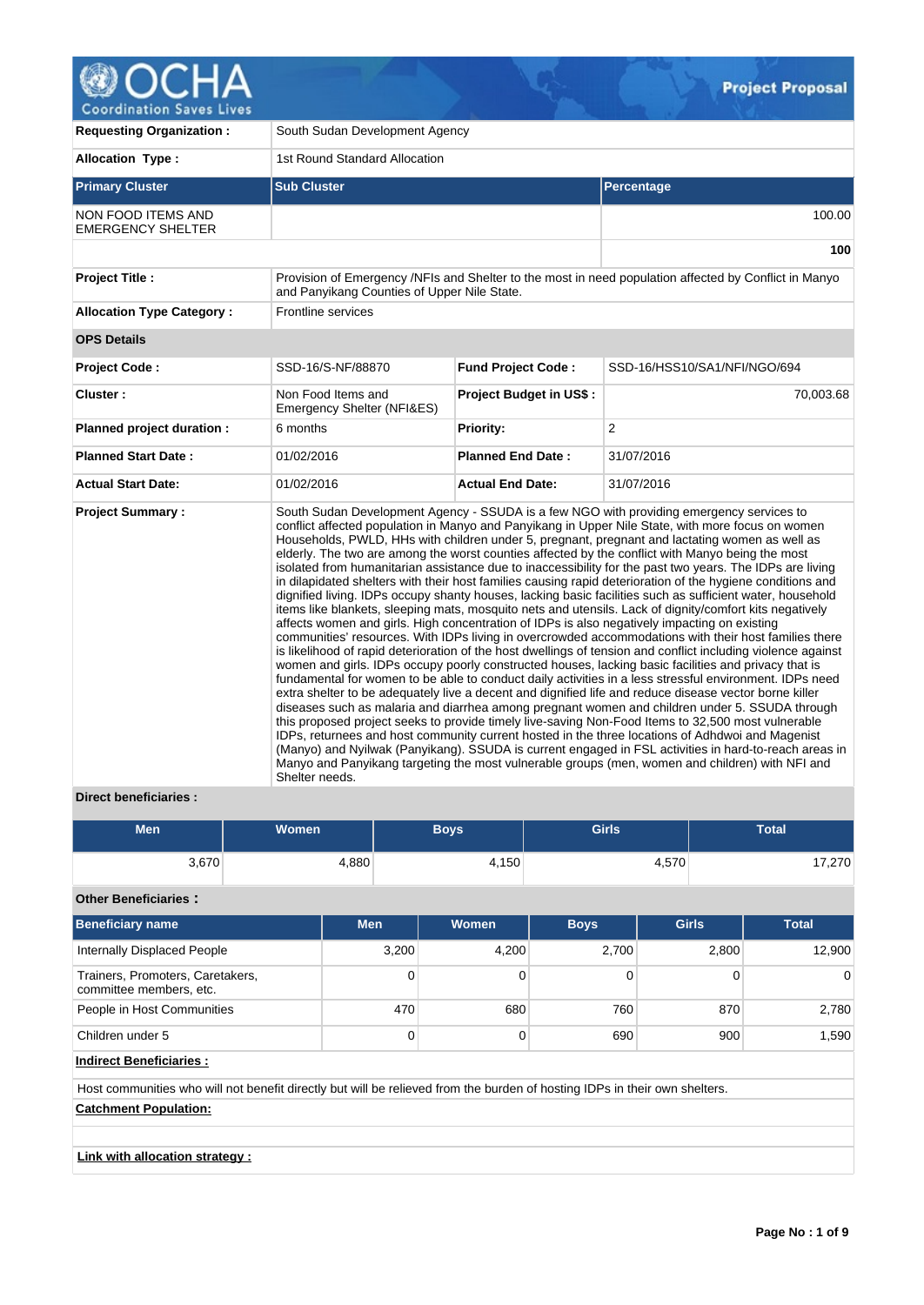The proposed project will directly contribute to the 1 CHF allocation through coordinated delivery of lifesaving non-food Items, with focus on the people who are most in need; coordinated needs-based provision of locally appropriate shelter for those most in need and ensuring efficient transportation, pre-positioning and distribution of shelter materials and NFIs to ensure swift delivery to those in need. SSUDA target include affected people displaced by conflict in Manyo and Panyikang counties and have demonstrate life-threatening needs through the delivery pre-positioning and distribution of life saving NFI and shelter materials. SSUDA has capacity to transport and distribute the supplies from the nearest Hub in Malakal to the two locations using our local staff. SSUDA is presence the two counties making it cost effective.

### **Sub-Grants to Implementing Partners :**

| <b>Partner Name</b>                                   | <b>Partner Type</b> | <b>Budget in US\$</b>       |
|-------------------------------------------------------|---------------------|-----------------------------|
|                                                       |                     |                             |
| Other funding secured for the same project (to date): |                     |                             |
| <b>Other Funding Source</b>                           |                     | <b>Other Funding Amount</b> |

#### **Organization focal point :**

| <b>Name</b>      | <b>Title</b>                         | Email               | Phone         |
|------------------|--------------------------------------|---------------------|---------------|
|                  |                                      |                     |               |
| Paul Oketch      | <b>Project Coordinator</b>           | poketch@ssuda.org   | +211955056652 |
| Kennedy odhiambo | Programmes Manager                   | kodhiambo@ssuda.org | +211955027200 |
| Jackline Bosco   | Finance and Administrtion<br>Manager | jbosco@ssuda.org    | +211955019789 |

### **BACKGROUND**

### **1. Humanitarian context analysis**

The conflict that began in December 2013 in South Sudan continues to affect the lives of millions of people. The people in need for the coming year include an anticipated 1.95 million internally displaced people with most acute needs are found in the three states that have seen the most active hostilities: Jonglei, Unity and Upper Nile.(UNOCHA: Humanitarian Bulletin 1/12/2015). The October 2015 IPC Food Security and Nutrition Analysis estimated that 2.4 million people would remain in Emergency (IPC Phase 4) and Crisis (IPC Phase 3), primarily in Unity, Upper Nile, and Jonglei States. In the Western Bank of River Nile including Manyo and Panyikang, the security situation remains highly unstable and volatile. The numerous attempts to control of the State Capital Malakal by two main protagonist parties has resulted to a vicious cycle of violence, displacement and destruction that has left many villages, infrastructure and markets completely destroyed. The situation is not likely to change for the better soon. Most of the IDPs could not carry their household items when they were fleeing from violence.

Manyo County has been cut off from humanitarian intervention throughout 2014 and 2015 HRP which has resulted to absence of humanitarian intervention in the area except occasional mobile food distribution. Manyo remains an area of high risk for the spread of disease outbreak. According to rapid Assessment conducted by SSUDA staff in Adhidwoi Payam in November 2015, there are an estimated 5,000 IDPs in Adhidwoi centre alone. More IDPs are spread to other adjacent payams. The HSBA: Small Arms Survey, in May 2015, reported the fighting that broke out in Manyo and neighboring Counties (Malakal, Renk and Meluth) in April and May 2015 has displaced majority of the population downwards to the South (Adhidwoi) and extreme North of the County (Magenist) which according to local County RRC is hosting another 7.4,000 IDPs. The IDP population (estimated 70% women and children) has been integrated into the host communities causing serious burden to already vulnerable host population. Most IDPs share Household items with host communities as they lack resources to purchase them while markets are also dysfunctional.

In Panyikang the prevailing calm in the Nyilwak since July 2015 has led to a number of IDPs resettling back to their original homes from Malakal PoCs, Tonga and Wau Shilluk. Panyikang has been an epicenter of fighting right from the beginning of the conflict which led to almost entire population fled to various places for safety. However, the returning populations, women and children being majority live in concentrated areas due to fear of an attacks. According to inter-Agency Assessment conducted in Nyilwak in August 2015, the large number of returnees lack basic services. The only functional market is 3 hours walk to Pakang but lack of money to buy the household items is the biggest problem. Women have to risk their lives traveling through the river to acquire items such as cooking wares, soaps and plastic sheeting from Wau Shilluk and Malakal PoC.

### **2. Needs assessment**

South Sudan Development Agency conducted rapid needs assessment in Adhidwoi Payam between 21st and 26th November 2015 during which the over 5,000 IDPs were identified in the payams alone. Likewise during the FAO Emergency Livelihood kit distribution in Magenist in the same County an estimated 4,000 IDPs were also identified. in the two locations, the IDPs happen to be living together with the host communities and it was not easy to identify them from the hosts. However, through observation and interviews SSUDA staff could find out the level of destitution following the big number of HHs in very small shelters. some IDPs were also constructing very weak temporary houses which were blown out by wind or destroyed by storms. a few number of IDPs were seen living in makeshift structures under big trees. Women in some host HHs were complaining of overcrowding and lack of privacy that indeed affected women's dignity. In Nyilwak, a joint inter-agencies assessment was conducted in August 2015. Most of the conflict affected HHS were spontaneous returnees from IDPs' settlements and POCs in Malakal. Most of the families were living in dilapidated houses without HHs NFIs.

### **3. Description Of Beneficiaries**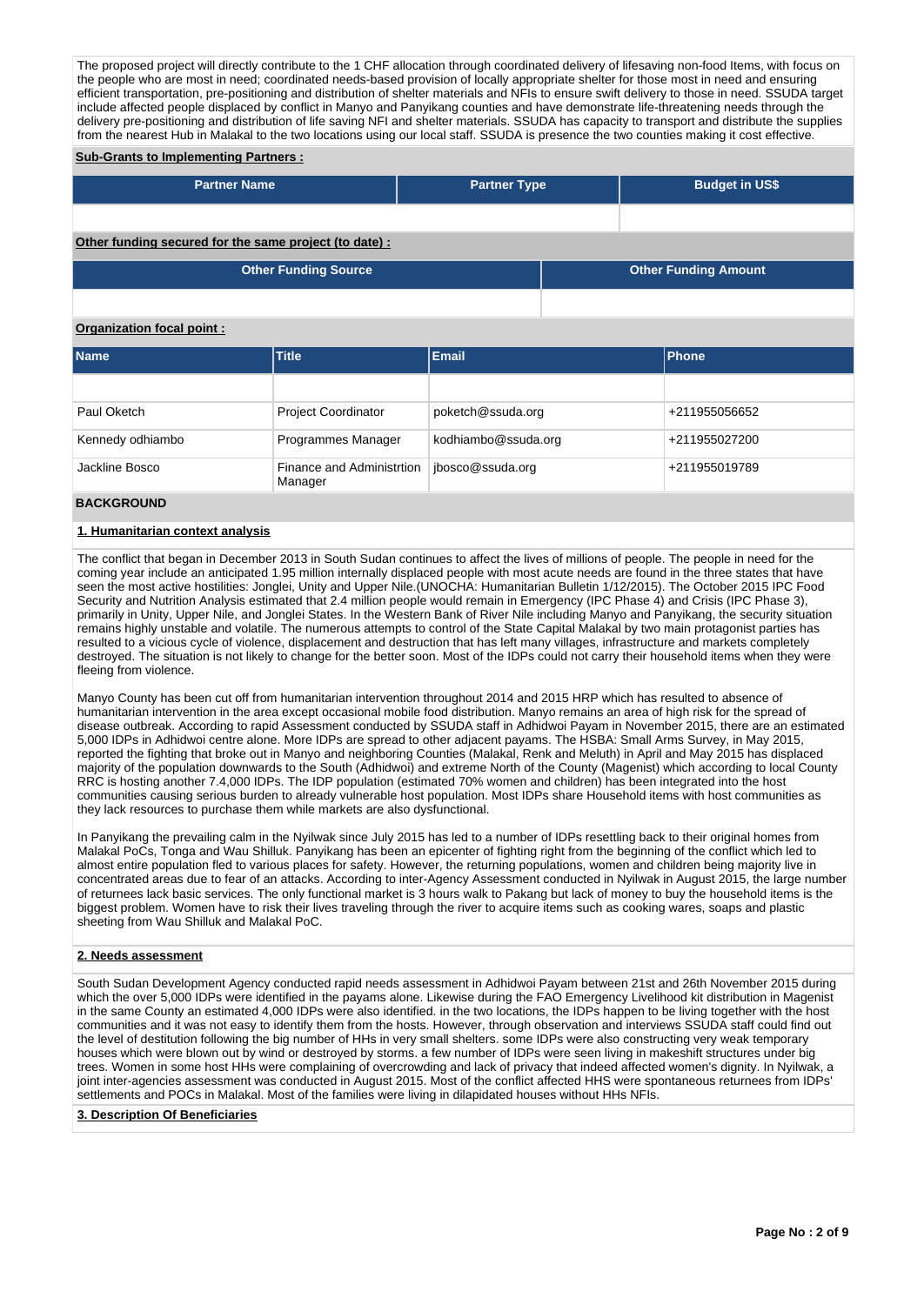SSUDA is targeting all the IDPs, most vulnerable communities and recent returnees including men women and children returning to their original homes. The identification will be done based on participatory gender needs based assessment conducted assess the need and challenges of different groups including women, men, girls and boys. The identification of beneficiaries will be done according to Cluster criteria with priority given to Female headed households, Households with children under 5 years, pregnant women and lactating mothers, people living with disabilities, chronically ill people. In Adhidwoi and Magenist in Manyo County the total targeted population according to SSUDA and RRC reports and data collection is 15,000. In Nyilwak of Panyikang, the population as per August joint Assessment is estimated at 15,947 inclusive of people in the host communities, IDPs and returnees. However, the number of returnees has been increasing since the signing of Peace Agreement in August 2015. In this project request SSUDA is tarting a total of 17,270 women, men and children in Panyikangand Manyo. SSUDA will train its existing local staff and volunteers who are familiar inthe target communities which will be cost affective and will be able to reach the most vulnerable groups. Through close monitoring by team leaders (Emergency Response Coordinator, SSUDA will ensure that the local staff adhere to non-discriminatory and apply neutrality in distribution of NFIs.

### **4. Grant Request Justification**

Currently SSUDA is one of the few and the only national organization present in Manyo. With support from FAO, SSUDA is implementing Food Security and Livelihood project in both Adhidwoi and Magenist. SSUDA is also collaborating with Carter Centre to promote Cash Grant for Guinea Worm campaign in Manyo, Fashoda and Panyikang. Plans are underway to establish a base office in Adhidwoi by February 2016 from which these activities will be implemented and strengthened, and the organization will further maximize their presence in area through the improvement of community mobilization and improved public facilities such as rehabilitation of markets in Adhidwoi. The rapid assessment conducted by SSUDA identified that lack of Non-food items and proper transition shelters as one of the key challenges as it exposes women and children under 5 years at risk of contracting diseases such as malaria. Provision of emergency shelter and NFIs in Adhidwoi and Magenist is now considered to be critical.

For Panyikang, SSUDA in a consortium with CORDAID has secured a three year (2016 – 2019) funding from EU to implement food security and livelihood in 3 Counties of Panyikang, Malakal and Fashoda. SSUDA will have an operational presence in Nyilwak, Panyikang, with a base and enough staff to implement activities and engaging with existing coordination mechanisms (such as the WASH Cluster, FSL Cluster, Health Cluster, Humanitarian Coordination Forum, Inter Cluster Working Group and UNMISS Security Team). SSUDA will use this opportunity to integrate provision of NFI with FSL activities to ensure a holistic response while addressing widespread food insecurity. In addition, SSUDA response is built on their long experience in Upper Nile State since 2009 which includes an emergency distribution of NFIs and shelter. SSUDA has important added value by virtue of having implemented Emergency NFI and Shelter in emergency within the State for three years with support from Cordaid EP&R Programme in Upper Nile. The request from CHF will build on SSUDA´s response for the IDP´s, returnees and vulnerable host communities in Adhidwoi, Magenist and Nyilwak.

### **5. Complementarity**

SSUDA has implemented NFI and Shelter projects in Upper Nile for the last five years. Some of the NFI/ESprojects include Cordaid funded Flood Response project to affected population in Ulang, Panyikang and Nasir for 2011, 2012, 2013 and 2015. SSUDA has also partnered with IOM/RRF in 2012 to respond in Makal West where ethnic conflict displaced displaced civilian from Western Bank to Eastern bank of River Nile. SSUDA in consortium with Cordaid has just secured a three year funding to implement FSL project (with a component of WASH CMDRR) in UNS including Panyikang. The project will complement the both NFI/ES and WASH component.

#### **LOGICAL FRAMEWORK**

#### **Overall project objective**

To provide timely lifesaving NFIs 17,270 men, women and children severely affected by conflict including Female-headed households, children under 5, pregnant women and lactating mothers, People living with disabilities, chronically ill, unaccompanied elderly >60 years and persons with no effective linkages in community in Manyo and Panyikang Counties

### **NON FOOD ITEMS AND EMERGENCY SHELTER**

| <b>Cluster objectives</b>                                                                                                                   | <b>Strategic Response Plan (SRP) objectives</b>                                                                   | <b>Percentage of activities</b> |
|---------------------------------------------------------------------------------------------------------------------------------------------|-------------------------------------------------------------------------------------------------------------------|---------------------------------|
| CO1: Populations most in need have access<br>to life-saving non-food items through the<br>coordinated delivery of needs-based<br>assistance | HRP 2016 SO1: Save lives and alleviate<br>suffering through safe access to services and<br>resources with dignity | 100                             |

**Contribution to Cluster/Sector Objectives :** The conflict has caused the dysfunctional of markets in Manyo and Panyikang and rendered population incapable of accessing basic household items. SSUDA will contribute to Cluster's objective by ensuring delivery of quality, flexible, rapid response in a coordinated, cost-effective, and efficient manner, focusing on Manyo and Panyikang which has been hit by constant prolonged displacement of conflict affected people in the two payams of Adhidwoi and Magenist while addressing immediate needs of returnees in Manyo. SSUDA will also engage in the distribution of multi-sectoral survival kits as per agreed-upon criteria.

#### **Outcome 1**

Improved access to appropriate ES /NFIs for emergency affected people

### **Output 1.1**

### **Description**

Target population in the affected areas assessed for ES/NFIs needs using participatory methodology and gender/age segregate reports shared with all stakeholders

#### **Assumptions & Risks**

Insecurity and natural disaster will not hinder the implementation of the activities. No further influx of IDPs into the area after assessment

#### **Activities**

### **Activity 1.1.1**

Conduct participatory gender/age ES/NFI needs assessments in target locations.

### **Activity 1.1.2**

Dissemination of Assessment reports to various stakeholders including relevant Cluster

#### **Activity 1.1.3**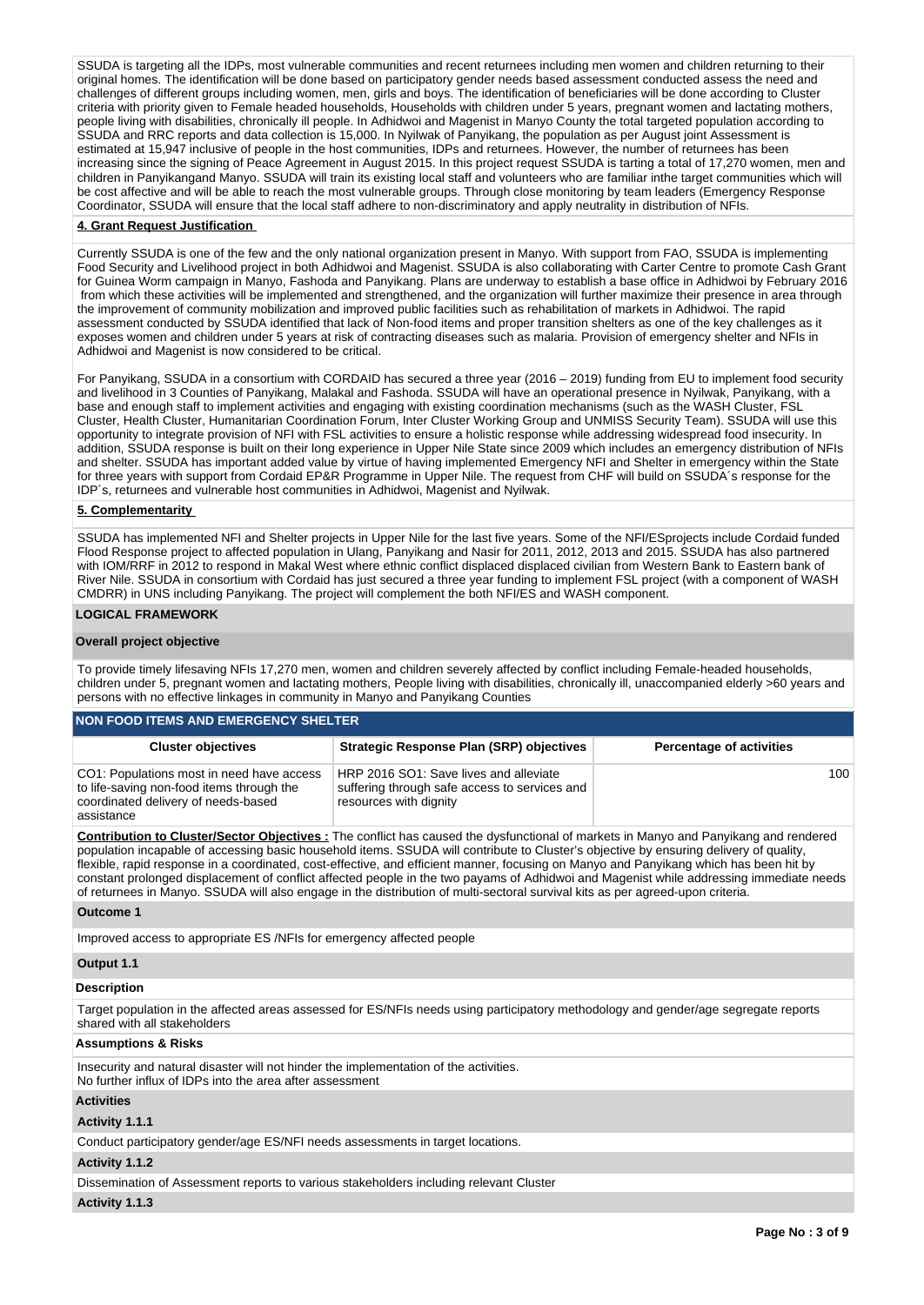Carry out registration and verification of beneficiaries putting consideration to specific needs of children (boys/girls), women and men **Indicators**

| iliulualui s                   |                                                                          |                                                                                                                                              |            | <b>End cycle beneficiaries</b> |                   |              | End<br>cycle        |
|--------------------------------|--------------------------------------------------------------------------|----------------------------------------------------------------------------------------------------------------------------------------------|------------|--------------------------------|-------------------|--------------|---------------------|
| Code                           | <b>Cluster</b>                                                           | <b>Indicator</b>                                                                                                                             | Men        | Women                          | <b>Boys</b> Girls |              | <b>Target</b>       |
| Indicator 1.1.1                | NON FOOD ITEMS AND<br><b>EMERGENCY SHELTER</b>                           | Frontline # of assessments conducted                                                                                                         |            |                                |                   |              | 3                   |
|                                |                                                                          | <b>Means of Verification</b> : Copies of assessment report (Target value is 3 location)                                                      |            |                                |                   |              |                     |
| Output 1.2                     |                                                                          |                                                                                                                                              |            |                                |                   |              |                     |
| <b>Description</b>             |                                                                          |                                                                                                                                              |            |                                |                   |              |                     |
|                                |                                                                          | Conflict affected Households registered for essential NFIs are provided with the items and report shared to cluster.                         |            |                                |                   |              |                     |
| <b>Assumptions &amp; Risks</b> |                                                                          |                                                                                                                                              |            |                                |                   |              |                     |
|                                |                                                                          | Prevailing security in the area will last and distribution will be conducted without hindrance                                               |            |                                |                   |              |                     |
| <b>Activities</b>              |                                                                          |                                                                                                                                              |            |                                |                   |              |                     |
| Activity 1.2.1                 |                                                                          |                                                                                                                                              |            |                                |                   |              |                     |
|                                | Conduct awareness on the distribution dates and locations                |                                                                                                                                              |            |                                |                   |              |                     |
| <b>Activity 1.2.2</b>          |                                                                          |                                                                                                                                              |            |                                |                   |              |                     |
|                                |                                                                          | Carry out distribution of NFIs based on the needs assessment reports and registration lists                                                  |            |                                |                   |              |                     |
| Activity 1.2.3                 |                                                                          |                                                                                                                                              |            |                                |                   |              |                     |
|                                | Conduct rapid post distribution monitoring exercise                      |                                                                                                                                              |            |                                |                   |              |                     |
| Activity 1.2.4                 |                                                                          |                                                                                                                                              |            |                                |                   |              |                     |
| <b>Indicators</b>              | Prepare and submit distribution and Post distribution monitoring reports |                                                                                                                                              |            |                                |                   |              |                     |
|                                |                                                                          |                                                                                                                                              |            |                                |                   |              | <b>End</b>          |
|                                |                                                                          |                                                                                                                                              |            | End cycle beneficiaries        |                   |              | cycle               |
| Code                           | <b>Cluster</b>                                                           | <b>Indicator</b>                                                                                                                             | Men        | Women                          | Boys              | <b>Girls</b> | <b>Target</b>       |
| Indicator 1.2.1                | NON FOOD ITEMS AND<br><b>EMERGENCY SHELTER</b>                           | Frontline # of distributions conducted                                                                                                       |            |                                |                   |              | 11                  |
| State Cluster meeting reports  | <b>Means of Verification</b> : Weekly progress reports                   |                                                                                                                                              |            |                                |                   |              |                     |
| Indicator 1.2.2                | <b>NON FOOD ITEMS AND</b><br><b>EMERGENCY SHELTER</b>                    | Frontline # of people served with NFI                                                                                                        | 3,670      | 4,880                          | 4,15<br>0         | 4,57<br>0    | 17,270              |
|                                | <b>Means of Verification:</b> Activity weekly reports                    |                                                                                                                                              |            |                                |                   |              |                     |
| Output 1.3                     |                                                                          |                                                                                                                                              |            |                                |                   |              |                     |
| Description                    |                                                                          |                                                                                                                                              |            |                                |                   |              |                     |
|                                |                                                                          | Supplies received from core pipeline and transported for distribution to beneficiaries                                                       |            |                                |                   |              |                     |
| <b>Assumptions &amp; Risks</b> |                                                                          |                                                                                                                                              |            |                                |                   |              |                     |
|                                |                                                                          | Prevailing Security situation will continue to improve for transportation and pre-positioning.                                               |            |                                |                   |              |                     |
| <b>Activities</b>              |                                                                          |                                                                                                                                              |            |                                |                   |              |                     |
| Activity 1.3.1                 |                                                                          |                                                                                                                                              |            |                                |                   |              |                     |
|                                | Receive NFI supplies from Core pipeline in Malakal or agreed warehouse   |                                                                                                                                              |            |                                |                   |              |                     |
| Activity 1.3.2                 |                                                                          |                                                                                                                                              |            |                                |                   |              |                     |
| ES/NFIs in emergency           |                                                                          | Conduct orientation training skills for dedicated staff members to understand and be able to apply appropriate methods of distribution of    |            |                                |                   |              |                     |
| Activity 1.3.3                 |                                                                          |                                                                                                                                              |            |                                |                   |              |                     |
|                                |                                                                          | Transport NFI supplies including from Core pipeline/cluster warehouse in Malakal to distribution locations in Adhidwoi, Meganist and Nyilwak |            |                                |                   |              |                     |
| Activity 1.3.4                 |                                                                          |                                                                                                                                              |            |                                |                   |              |                     |
|                                | Conduct daily monitoring and monthly reporting                           |                                                                                                                                              |            |                                |                   |              |                     |
| <b>Indicators</b>              |                                                                          |                                                                                                                                              |            |                                |                   |              |                     |
|                                |                                                                          |                                                                                                                                              |            | <b>End cycle beneficiaries</b> |                   |              | <b>End</b><br>cycle |
| Code                           | <b>Cluster</b>                                                           | <b>Indicator</b>                                                                                                                             | <b>Men</b> | Women                          | <b>Boys</b>       | <b>Girls</b> | <b>Target</b>       |
| Indicator 1.3.1                | NON FOOD ITEMS AND<br><b>EMERGENCY SHELTER</b>                           | Frontline # of NFI-ES dedicated staff for frontline<br>response                                                                              | 5          | 7                              |                   |              | 12                  |
| <b>Means of Verification:</b>  |                                                                          |                                                                                                                                              |            |                                |                   |              |                     |
|                                |                                                                          |                                                                                                                                              |            |                                |                   |              |                     |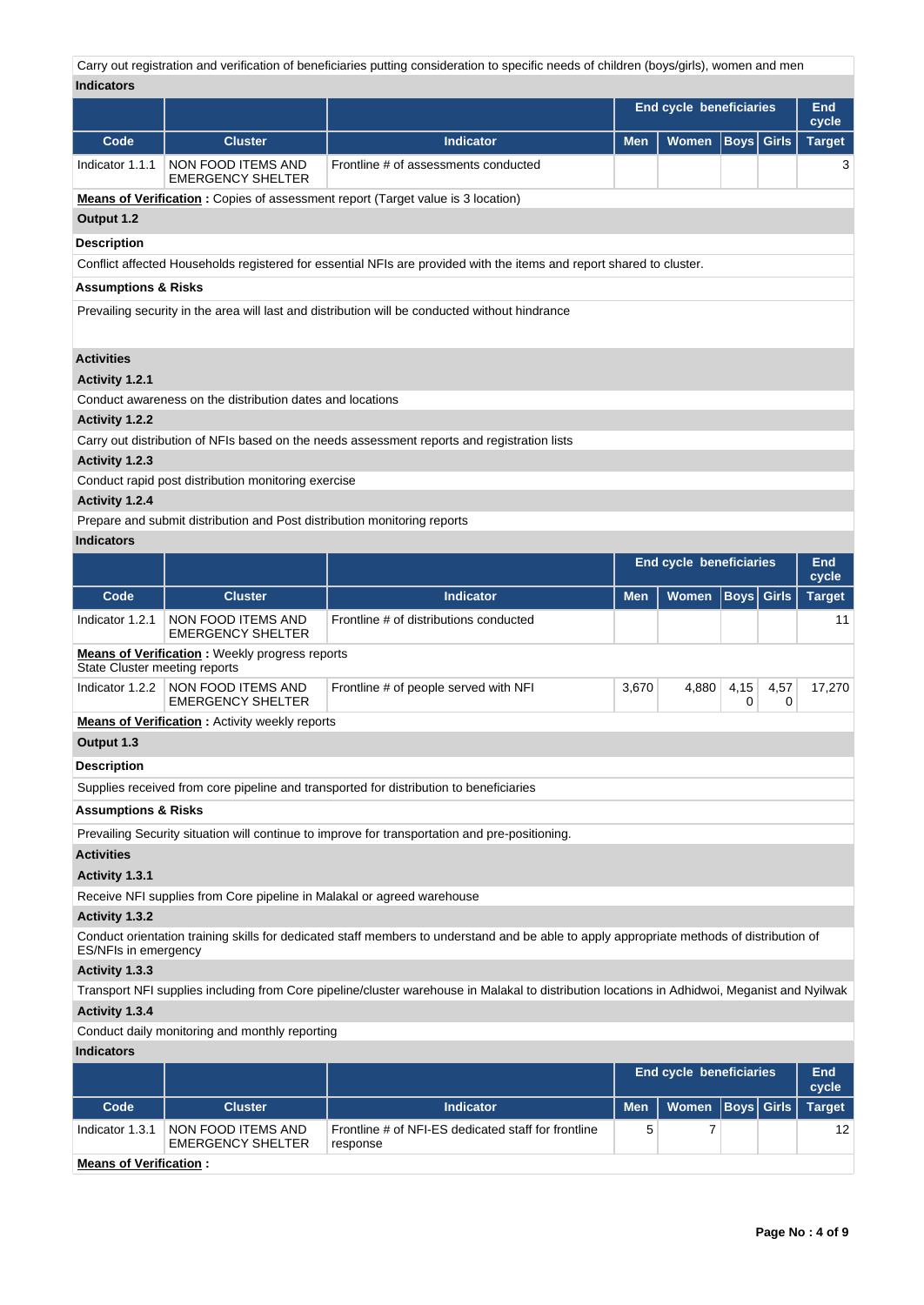|                            | Indicator 1.3.2   NON FOOD ITEMS AND<br><b>EMERGENCY SHELTER</b> | Frontline Average response time between<br>assessment and distribution of NFI and/or<br>emergency shelter |  |  | $\mathcal{P}$ |
|----------------------------|------------------------------------------------------------------|-----------------------------------------------------------------------------------------------------------|--|--|---------------|
|                            | <b>Means of Verification: Activity reports</b>                   |                                                                                                           |  |  |               |
|                            | Indicator 1.3.3   NON FOOD ITEMS AND<br><b>EMERGENCY SHELTER</b> | Frontline # of monthly stock/distribution reports<br>compiled and submitted to National Cluster           |  |  | 6             |
|                            | <b>Means of Verification: Monthly reports</b>                    |                                                                                                           |  |  |               |
| <b>Additional Targets:</b> |                                                                  |                                                                                                           |  |  |               |

**M & R**

### **Monitoring & Reporting plan**

Monitoring will be a continuous exercise and integral part of the project from the start throughout the implementation period. The programmes manager and M&E officer will be in charge of the supervision and reporting on the activities using both internal and Cluster reporting tools. Daily monitoring will be undertaken by NFICoordinator and a team of staff implementing the project in the field. They will submit progress report regularly to the M&E in order to monitor the progress according to the objectives and quality standard as well as action plans a stipulated in the logical framework. The project team will concentrate on quality of service to the targeted population. Executive Director and Programmes Manager will make routine visits to the project location to assess the progress and interact with both local project staff and beneficiaries to ensure that the project is addressing the needs. Field visit reports from regular monitoring activities M&E will be submitted to the Programmes manager for further analysis and technical input. The Executive Director will regularly meet with project staff to review the project after every three months based on the identified gaps and challenges. The finance and Administration manager will generally provide oversight and support in the management of project finances guided by the approved budget. He will also be responsible for financial transactions, monitoring of the accounting procedures, schedule and support internal audits and financial reporting. SSUDA will submit regular progress reports in the reporting format developed and provided by Cluster and the quarterly financial reports to UNDP.

### **Workplan**

| <b>Activitydescription</b>                                                                                                                                                           | Year |    |   |   |              |    |    | 8 | 9 |  |  |
|--------------------------------------------------------------------------------------------------------------------------------------------------------------------------------------|------|----|---|---|--------------|----|----|---|---|--|--|
| Activity 1.1.1: Conduct participatory gender/age ES/NFI needs assessments in<br>target locations.                                                                                    | 2016 | X  |   |   |              |    |    |   |   |  |  |
| Activity 1.1.2: Dissemination of Assessment reports to various stakeholders<br>including relevant Cluster                                                                            | 2016 | X  |   |   |              |    |    |   |   |  |  |
| Activity 1.1.3: Carry out registration and verification of beneficiaries putting<br>consideration to specific needs of children (boys/girls), women and men                          | 2016 |    | X |   |              |    |    |   |   |  |  |
| Activity 1.2.1: Conduct awareness on the distribution dates and locations                                                                                                            | 2016 |    | X |   |              |    |    |   |   |  |  |
| Activity 1.2.2: Carry out distribution of NFIs based on the needs assessment<br>reports and registration lists                                                                       | 2016 |    |   | X | X            |    |    |   |   |  |  |
| Activity 1.2.3: Conduct rapid post distribution monitoring exercise                                                                                                                  | 2016 |    |   |   |              | X  | X  |   |   |  |  |
| Activity 1.2.4: Prepare and submit distribution and Post distribution monitoring<br>reports                                                                                          | 2016 |    |   |   |              |    | X  |   |   |  |  |
| Activity 1.3.1: Receive NFI supplies from Core pipeline in Malakal or agreed<br>warehouse                                                                                            | 2016 |    | X |   |              |    |    |   |   |  |  |
| Activity 1.3.2: Conduct orientation training skills for dedicated staff members to<br>understand and be able to apply appropriate methods of distribution of ES/NFIs in<br>emergency | 2016 |    | X |   |              |    |    |   |   |  |  |
| Activity 1.3.3: Transport NFI supplies including from Core pipeline/cluster<br>warehouse in Malakal to distribution locations in Adhidwoi, Meganist and Nyilwak                      | 2016 |    | X |   |              |    |    |   |   |  |  |
| Activity 1.3.4: Conduct daily monitoring and monthly reporting                                                                                                                       | 2016 | X. | X | X | <sup>X</sup> | ΙX | ΙX |   |   |  |  |

### **OTHER INFO**

## **Accountability to Affected Populations**

SSUDA is taking all measures to ensure full accountability to the affected populations. SSUDA uses participatory approaches through the project cycle to ensure that the target population is actively involved in the formulation and implementation as well as monitoring and evaluation exercise. SSUDA has organizational policies and procedures that make it accountable to all individuals and institutions that are working with the organization. SSUDA is a member of NGO forum and Cluster both at National and State level that encourages accountability at all levels. SSUDA has a policy to place general suggestion boxes in all its premises where beneficiaries and staff can deliver their complaints and suggestions on any issues.

### **Implementation Plan**

The proposed activities will be implemented by SSUDA staff members. The Executive Director is responsible for overall implementation of the project including planning, programme management, providing leadership and link with other stakeholders. Programme Manager is responsible for technical quality of the project with support from NFI Field Coordinator, County Coordinators and the rest of the team. The team will regularly interact with community leaders and volunteers to distribute the items as well conduct post distribution monitoring and reporting. SSUDA Management will supervise the implement and review the activities as to achieve the proposed objectives. SSUDA is engaging the participation of the community through a team volunteers who will conduct community awareness on the distribution and usage of items. Finance and Administration Manager with support from accountants will provide oversight and support in the management of finances as well as financial transactions, monitoring of the accounting procedures, schedule and support internal audits and financial reporting.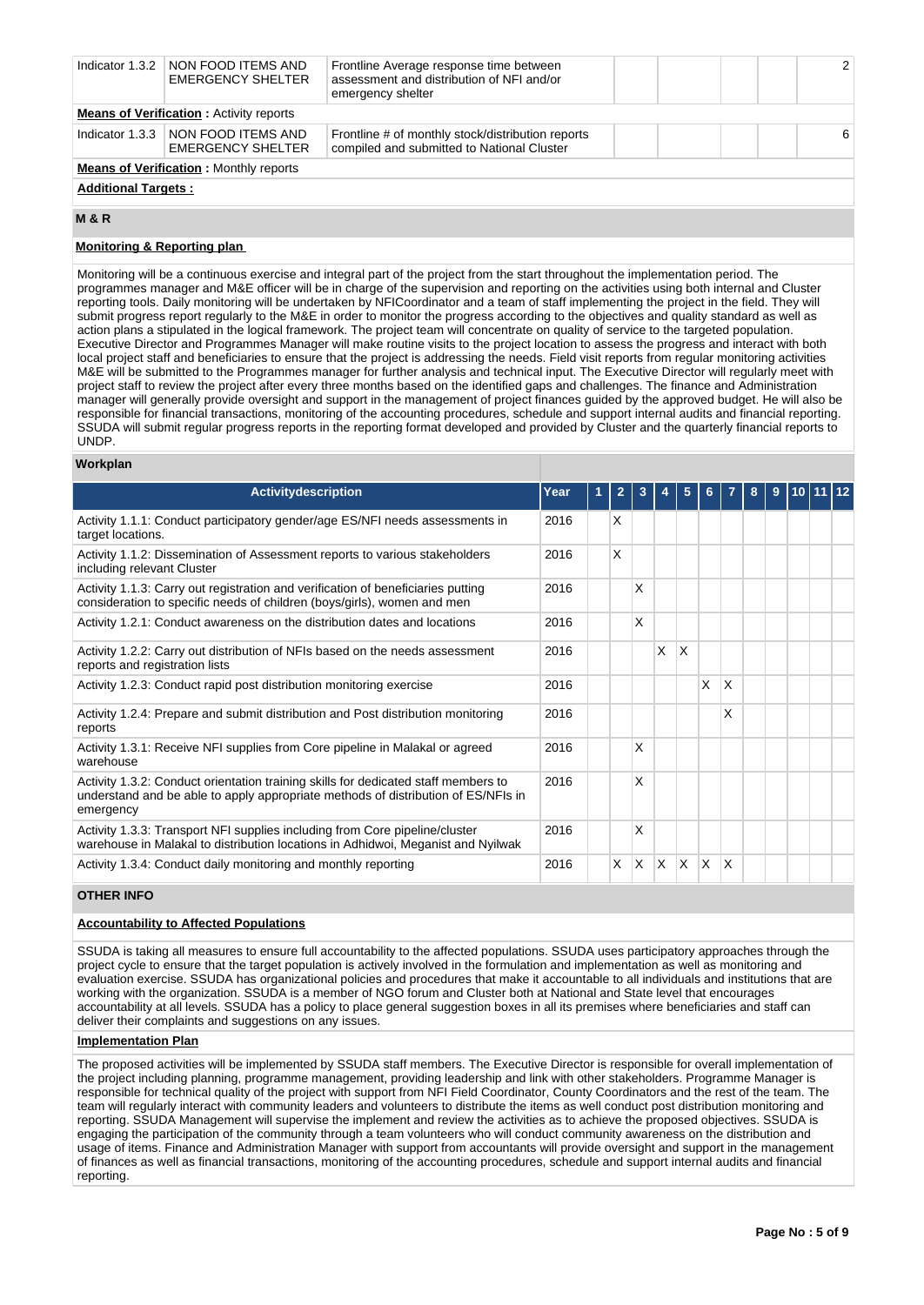### **Coordination with other Organizations in project area**

| Name of the organization | Areas/activities of collaboration and rationale                                                                                                                                                                                                                                          |  |  |  |  |  |  |
|--------------------------|------------------------------------------------------------------------------------------------------------------------------------------------------------------------------------------------------------------------------------------------------------------------------------------|--|--|--|--|--|--|
| World Vision             | SSUDA is collaboration with World Vision in Food distribution in<br>Manyo County where HP will be conducted alongside the distribution.                                                                                                                                                  |  |  |  |  |  |  |
| Cordaid                  | SSUDA is a ling partner with Cordaid in Emergency Preparedness<br>and Response. SSUDA is using Cordaid boats and other<br>communication equipment for communicating WASH issues. Cordaid<br>is also implementing health programmes in Kodok which will be very<br>helpful for referrals. |  |  |  |  |  |  |

## **Environment Marker Of The Project**

A: Neutral Impact on environment with No mitigation

#### **Gender Marker Of The Project**

2a-The project is designed to contribute significantly to gender equality

### **Justify Chosen Gender Marker Code**

SSUDA will work in a conflict sensitive manner, ensuring inclusive participation of different groups in the planning, implementation and monitoring of all actions. SSUDA recognizes that in South Sudan and Upper Nile in particular, women headed households face peculiar challenges when it comes to access. Data capturing will involve age and gender disaggregation and will use the IASC handbook gender guidelines on gender mainstreaming in humanitarian emergency response. Gender consideration will be basis throughout project implementation through to monitoring and evaluation. Focus will be put on Households with pregnant women and lactating mothers, larger families with young children more so the under five who are most likely to be exposed to vector-related illness.

### **Protection Mainstreaming**

Safety The general security in Upper Nile State is very shaky and unsafe. SSUDA has a policy guideline on safety of all her staff including procures for movement and safety at project sites. Most staff has undergone UN security training for humanitarian workers. SSUDA is also an active member of NGO Forum, receiving daily security updates. SSUDA regular attends security meetings at State levels to get information around the State and take necessary measures wherever possible. SSUDA has employed and conducted orientation to local staff on safety and early warning signs/system where information is shared from the field through satellite phones to, field coordination and Juba office. SSUDA staff also attends community meetings where they get information related to security.

### **Country Specific Information**

### **Safety and Security**

The general security in Upper Nile has not been very stable since 2013 and as result safety and security of Staff and supplies has been a big concern to SSUDA and other organizations operating in the region. However,since Peace was signed there has been slight improvement on the security situation. That not withstanding SSUDA has a clear policy to safe-guide the safety of personnel. SSUDA is a member of NGO Forum and as such receives daily updates of security situation across the country. This enables the organization to plan for field operations with regard to security situations. SSUDA is also an active participants of UN Security meetings at State and National level where organizations are briefed and advised about the security.

### **Access**

Accessibility to the two locations has been a challenge in the past. For the better part of the 2015 Manyo and Panyikang were out of reach. However, SSUDA team has been lobbying for a joint assessment and clearance of Manyo so that humanitarian assistance can reach the needy population. Early December after SSUDA made a presentation on Manyo a joint team was sent to Manyo for assessment. Accessibility issue has been resolved. In Panyikang, the area can be access by air, direct to Nyilwak. Since December 2015 access has improved and there is no any hindrance to move supplies and personnel from Malakal to two of the target locations. In any case of extreme cases of insecurity, Nyilwak can be easily accessible direct from Juba on a chartered plane. In case of Manyo, the access is possible from Juba to Kodok and from Kodok to Adhidwoi. Kodok is landable throughout the year. SSUDA has been accessing Manyo through Kodok. With the establishment of SSUDA field office in Kodok from EU/Cordaid funding it will be easy for SSUDA staff to travel from Kodok to Manyo.

### **BUDGET**

| <b>Code</b> | <b>Budget Line Description</b>                                                                                                                                                               |   | $D/S$ Quantity | Unit<br>cost | <b>Duration</b><br><b>Recurran</b><br>ce | $\%$<br>charged<br>to CHF | <b>Total Cost</b> |  |  |  |  |
|-------------|----------------------------------------------------------------------------------------------------------------------------------------------------------------------------------------------|---|----------------|--------------|------------------------------------------|---------------------------|-------------------|--|--|--|--|
|             | <b>Staff and Other Personnel Costs</b>                                                                                                                                                       |   |                |              |                                          |                           |                   |  |  |  |  |
| 1.1         | <b>Executive Direcutor</b>                                                                                                                                                                   | S | 1              | 5,000<br>.00 | 6                                        | 20%                       | 6,000.00          |  |  |  |  |
|             | Responsible for general overview of the project. Salary charged at \$5,000 at 20% CHF Field Location (Salary includes Tax and<br>benefits)                                                   |   |                |              |                                          |                           |                   |  |  |  |  |
| 1.2         | Programmes Manager                                                                                                                                                                           | S | 1              | 3,500<br>.00 | 6                                        | 25%                       | 5,250.00          |  |  |  |  |
|             | Responsible for general project implementation and technical support of the project. Salary charged at \$3,500 to 25% CHF Field<br>locations (Salary includes tax and benefit)               |   |                |              |                                          |                           |                   |  |  |  |  |
| 1.3         | Admin/Finance Manager                                                                                                                                                                        | S | 1              | 2,750<br>.00 | 6                                        | 20%                       | 3,300.00          |  |  |  |  |
|             | Responsible for accurate accountability and proper utilization of project funds. Salary charged at \$2,750 at 20% of CHF Field<br>Locations for 12 months (Salary includes tax and benefits) |   |                |              |                                          |                           |                   |  |  |  |  |
| 1.4         | <b>NFI Project Coordinator</b>                                                                                                                                                               | D |                | 1,500<br>.00 | 6                                        | 100%                      | 9,000.00          |  |  |  |  |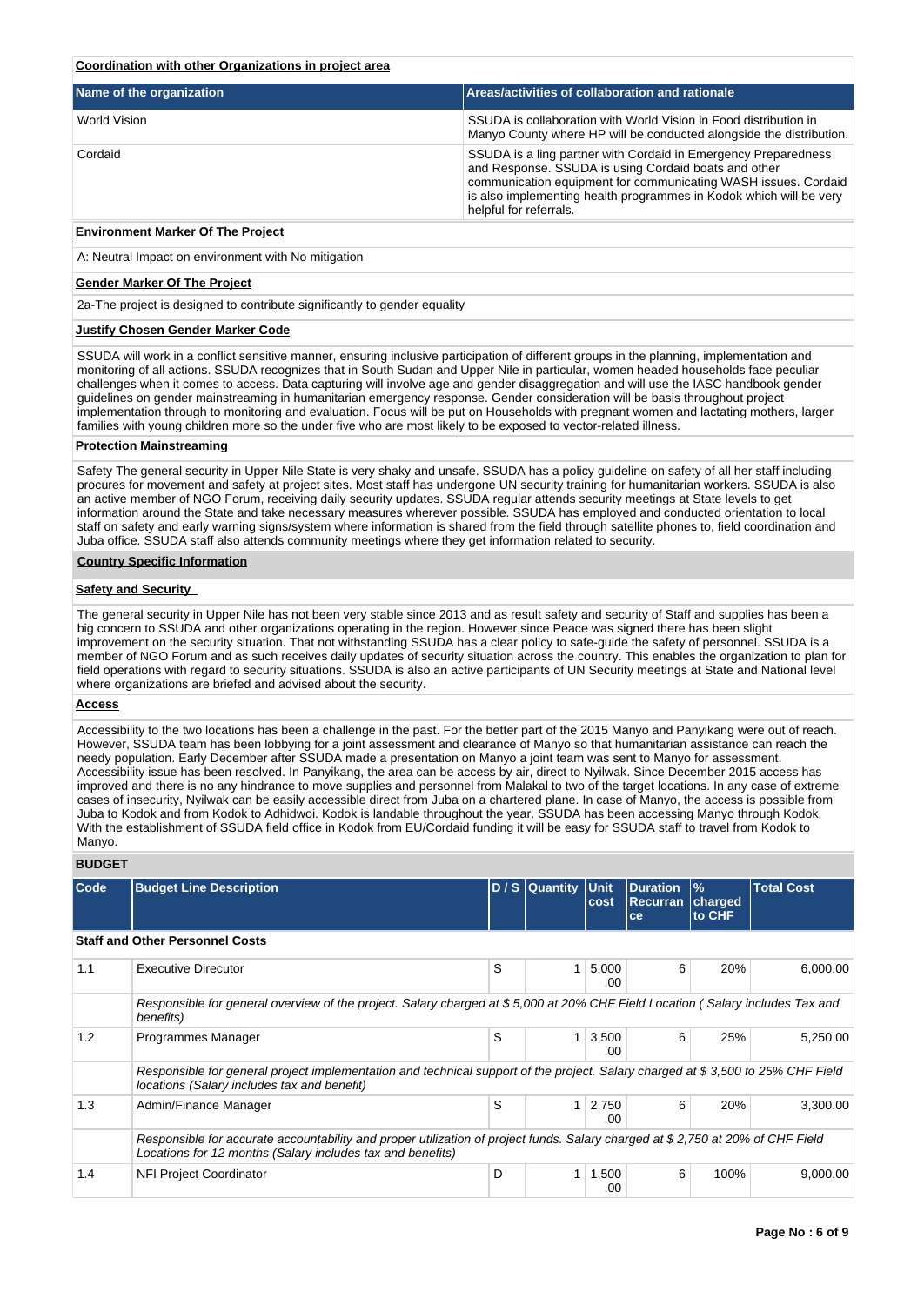|               | Responsible for the direct implementation and coordination of the NFI Operations. Salary charged at \$1,500 at 100% to CHF<br>Field Locations for 6 months (Salary includes tax and benefits)                                                                                                                    |   |                |                        |              |      |           |
|---------------|------------------------------------------------------------------------------------------------------------------------------------------------------------------------------------------------------------------------------------------------------------------------------------------------------------------|---|----------------|------------------------|--------------|------|-----------|
| 1.5           | Logistician                                                                                                                                                                                                                                                                                                      | S |                | $1 \mid 1,700$<br>.00  | 6            | 20%  | 2,040.00  |
|               | Responsible for management of warehouse including transportation and distribution of supplies. Salary charged at \$1,700<br>charged at 20% CHF Field locations for 12 months (Salary includes tax and benefits)                                                                                                  |   |                |                        |              |      |           |
| 1.6           | County coordination Officers                                                                                                                                                                                                                                                                                     | D |                | 2   850.0              | 6            | 70%  | 7,140.00  |
|               | 2 County officers facilitate community mobilizations and distributions at field offices charged \$850 each for 6 months 100% CHF<br>(Salary includes tax and benefits)                                                                                                                                           |   |                |                        |              |      |           |
|               | <b>Section Total</b>                                                                                                                                                                                                                                                                                             |   |                |                        |              |      | 32,730.00 |
|               | Supplies, Commodities, Materials                                                                                                                                                                                                                                                                                 |   |                |                        |              |      |           |
| 2.1           | Assessments                                                                                                                                                                                                                                                                                                      | D |                | $1 \mid 250.0$<br>0    | 2            | 100% | 500.00    |
|               | Transportation and stationary for Conduct rapid needs assessment exercise and verification to confirm the actual and relevant<br>emergency requirement of target population; Conduct gender inclusive Assessment to identify and target the households in need<br>for the distribution of NFIs and ES materials; |   |                |                        |              |      |           |
| 2.2           | Storage                                                                                                                                                                                                                                                                                                          | D |                | 2   500.0<br>$\Omega$  | $\mathbf{1}$ | 100% | 1,000.00  |
|               | Storage of supplies in the temporary warehouses (Includes security costs) propositioned ahead of distributions in manyo and<br>Panyikang @ 500 each for 1 month                                                                                                                                                  |   |                |                        |              |      |           |
| 2.3           | Visibility                                                                                                                                                                                                                                                                                                       | D | 1 <sup>1</sup> | 500.0<br>0             | $\mathbf{1}$ | 100% | 500.00    |
|               | procurement of t-shirts, qumboots and raincoats for staff and volunteers involved in project and distribution @ \$500, 100%<br>charged to CHF                                                                                                                                                                    |   |                |                        |              |      |           |
| 2.4           | Post distribution monitoring                                                                                                                                                                                                                                                                                     | D |                | $2 \mid 300.0$<br>0    | $\mathbf{1}$ | 100% | 600.00    |
|               | Post distribution monitoring exercise will be conducted in 2 locations by 3 enumerators and team leader at a cost of \$300 each<br>location including travel to all locations, 100% charged to CHF                                                                                                               |   |                |                        |              |      |           |
| 2.5           | Transporation of supplies                                                                                                                                                                                                                                                                                        | D |                | $1 \mid 10,40$<br>0.00 | $\mathbf{1}$ | 100% | 10,400.00 |
|               | Transportation of NFIs (including construction materials, dignity kits from pipeline -IOM) by river and road from Malakal to Manyo<br>and Panyikang at \$10,500                                                                                                                                                  |   |                |                        |              |      |           |
| 2.6           | Hiring of vehicle for distribution                                                                                                                                                                                                                                                                               | D |                | 2 150.0<br>0           | 15           | 100% | 4,500.00  |
|               | Land cruiser car to be hired for distribution of supplies to the beneficiaries in two location at USD 150 for 15 days each location                                                                                                                                                                              |   |                |                        |              |      |           |
| 2.7           | Incentives for volunteer distributors                                                                                                                                                                                                                                                                            | D |                | 20 15.00               | 15           | 100% | 4,500.00  |
|               | Hiring of 20 distribution volunteers in location of Manyo and Panyikang at a cost of 15 USD per person per day for 15 days. 100%<br>charged to CHF                                                                                                                                                               |   |                |                        |              |      |           |
|               | <b>Section Total</b>                                                                                                                                                                                                                                                                                             |   |                |                        |              |      | 22,000.00 |
| Equipment     |                                                                                                                                                                                                                                                                                                                  |   |                |                        |              |      |           |
| 3.1           | Laptop for project coordinator                                                                                                                                                                                                                                                                                   | D |                | $1 \mid 1,200$<br>.00  | 1            | 100% | 1,200.00  |
|               | 1 laptop to be used by field coordinator to support timely reporting @ cost of 1,200 USD charged to CHF                                                                                                                                                                                                          |   |                |                        |              |      |           |
| 3.2           | Tablet for assessment                                                                                                                                                                                                                                                                                            | D | 1 <sup>1</sup> | 400.0<br>0             | $\mathbf{1}$ | 100% | 400.00    |
|               | 1 tablet to be used by assessment team in the field to support assessment data collection and tabulation at USD 400 charged to<br>CHF                                                                                                                                                                            |   |                |                        |              |      |           |
|               | <b>Section Total</b>                                                                                                                                                                                                                                                                                             |   |                |                        |              |      | 1,600.00  |
|               | <b>Contractual Services</b>                                                                                                                                                                                                                                                                                      |   |                |                        |              |      |           |
| 4.1           | Offloading and loading from the river                                                                                                                                                                                                                                                                            | D |                | 2 400.0<br>$\Omega$    | 1            | 100% | 800.00    |
|               | Off loading of supplies from Malakal to the boats and off the boats at the last destination in Panyikang and Manyo at a cost of \$<br>400 per destination                                                                                                                                                        |   |                |                        |              |      |           |
|               | <b>Section Total</b>                                                                                                                                                                                                                                                                                             |   |                |                        |              |      | 800.00    |
| <b>Travel</b> |                                                                                                                                                                                                                                                                                                                  |   |                |                        |              |      |           |
| 5.1           | Programme Manager travel                                                                                                                                                                                                                                                                                         | S | 1              | 400.0<br>0             | 4            | 50%  | 800.00    |
|               | Programmes manager traveling to the field 4 trips each quarter at a cost of \$400 return air ticket, 50% charged to CHF                                                                                                                                                                                          |   |                |                        |              |      |           |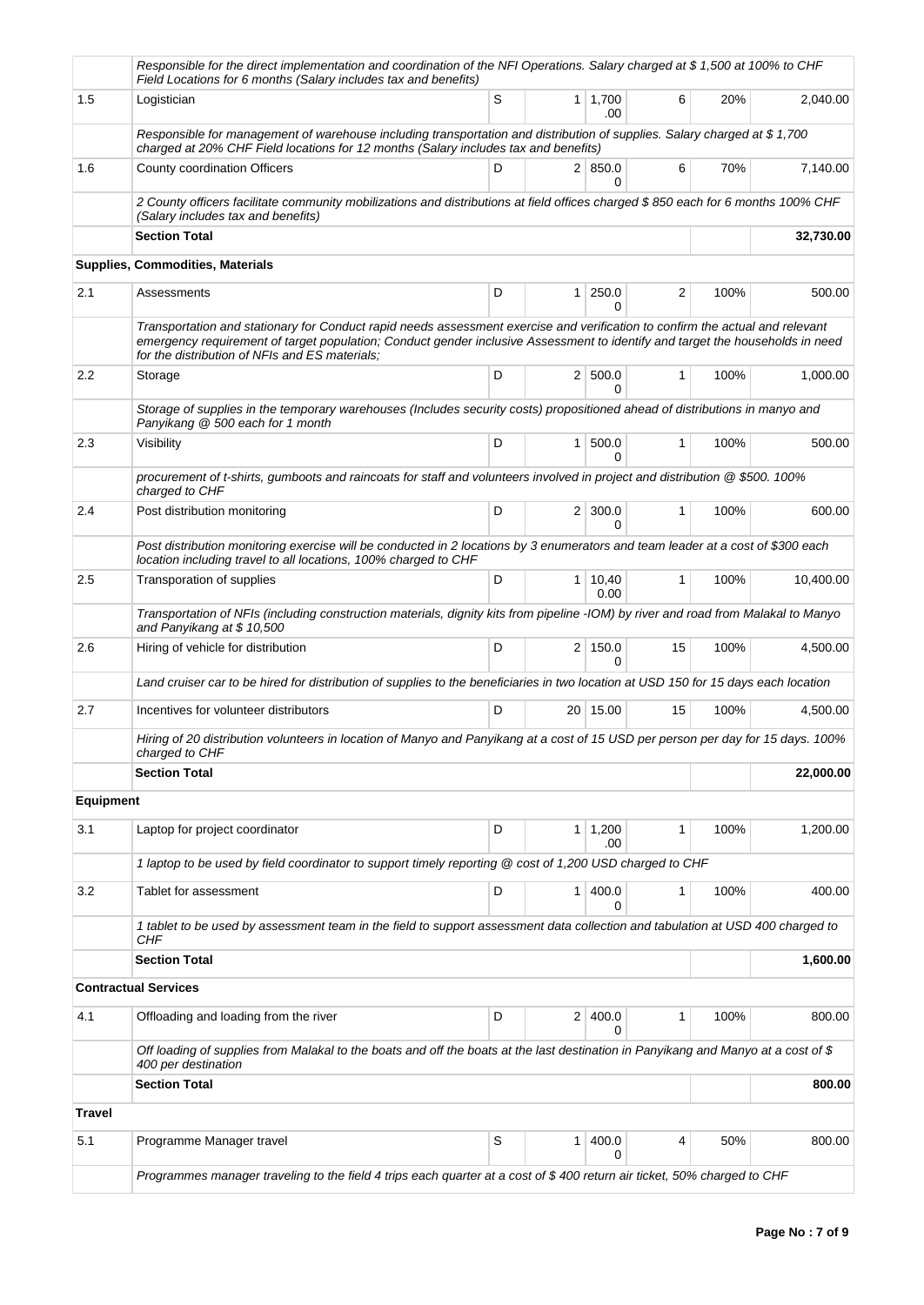| 5.2               | M & E manager                                                                                                                                                                                        | D | 1 <sup>1</sup> | 100.0<br>0                 | 6            | 50%  | 300.00    |  |  |  |  |  |
|-------------------|------------------------------------------------------------------------------------------------------------------------------------------------------------------------------------------------------|---|----------------|----------------------------|--------------|------|-----------|--|--|--|--|--|
|                   | M& E Officer Travel to the field from Malakal to Panyikang and Manyo once a month at a cost of 100 include road/river transport,<br>50% charged to CHF                                               |   |                |                            |              |      |           |  |  |  |  |  |
| 5.3               | <b>Executive Director travel</b>                                                                                                                                                                     | S |                | 1   400.0<br>0             | 2            | 20%  | 160.00    |  |  |  |  |  |
|                   | Executive Director travel to field to meet with beneficiaries twice in a year at a cost of USD 400 including return air ticket, 20%<br>charged to CHF                                                |   |                |                            |              |      |           |  |  |  |  |  |
| 5.4               | Monitoring                                                                                                                                                                                           | D |                | $2 \mid 250.0$<br>$\Omega$ | 6            | 50%  | 1,500.00  |  |  |  |  |  |
|                   | Local transport for 2 County coordinators within the Counties to monitor the activities at cost of USD 250 per month charged 50%<br>to CHF                                                           |   |                |                            |              |      |           |  |  |  |  |  |
| 5.5               | Evaluation                                                                                                                                                                                           | D | 1 <sup>1</sup> | 400.0<br>$\Omega$          | 1            | 100% | 400.00    |  |  |  |  |  |
|                   | Transport cost for evaluation consultant at the end of the project charged at \$400 100% charged to CHF Field location at 100%<br>(location - Panyikang and Manyo)                                   |   |                |                            |              |      |           |  |  |  |  |  |
|                   | <b>Section Total</b>                                                                                                                                                                                 |   | 3,160.00       |                            |              |      |           |  |  |  |  |  |
|                   | <b>General Operating and Other Direct Costs</b>                                                                                                                                                      |   |                |                            |              |      |           |  |  |  |  |  |
| 7.1               | <b>Office Supplies</b>                                                                                                                                                                               | S | 1 <sup>1</sup> | 320.0<br>0                 | 6            | 20%  | 384.00    |  |  |  |  |  |
|                   | Cost of stationary, water and other supplies in office at a cost of\$ 310 per Month 20% charged to CHF, location Malakal and Juba                                                                    |   |                |                            |              |      |           |  |  |  |  |  |
| 7.2               | <b>Community Mobilization</b>                                                                                                                                                                        | D | 1 <sup>1</sup> | 400.0<br>$\Omega$          | 2            | 100% | 800.00    |  |  |  |  |  |
|                   | Community mobilization ahead of distribution including transportation of community mobilizers and lunch @ USD 400per location<br>for 2 location, 100% charged to CHF, location - Manyo and Panyikang |   |                |                            |              |      |           |  |  |  |  |  |
| 7.3               | Communication                                                                                                                                                                                        | S |                | $2 \mid 250.0$<br>0        | 6            | 50%  | 1,500.00  |  |  |  |  |  |
|                   | Cost of airtime for thuraya and telephone for project coordination for project team in the field at a cost of USD 250 per month,<br>50% Charged to CHF (Location Manyo, Panyikang)                   |   |                |                            |              |      |           |  |  |  |  |  |
| 7.4               | Generator running cost                                                                                                                                                                               | S |                | $2 \mid 250.0$<br>$\Omega$ | 6            | 20%  | 600.00    |  |  |  |  |  |
|                   | maintenance of 2 generators in the field at a cost of 250USD per quarter, 50% charged to CHF (Location - Panyikang and Manyo)                                                                        |   |                |                            |              |      |           |  |  |  |  |  |
| 7.5               | Training                                                                                                                                                                                             | D |                | $15 \mid 30.00$            | $\mathbf{1}$ | 100% | 450.00    |  |  |  |  |  |
|                   | Conduct training for 15 staff and volunteers involved in NFIs distribution at a cost of USD 30/person Charged to CHF, Location -<br>Malakal.                                                         |   |                |                            |              |      |           |  |  |  |  |  |
| 7.6               | <b>Bank Charges</b>                                                                                                                                                                                  | D |                | 1 1,400<br>.00             | $\mathbf{1}$ | 100% | 1.400.00  |  |  |  |  |  |
|                   | Bank charges including withdrawal charges estimated at \$1,400                                                                                                                                       |   |                |                            |              |      |           |  |  |  |  |  |
|                   | <b>Section Total</b>                                                                                                                                                                                 |   |                |                            |              |      | 5,134.00  |  |  |  |  |  |
| <b>SubTotal</b>   |                                                                                                                                                                                                      |   | 68.00          |                            |              |      | 65,424.00 |  |  |  |  |  |
| Direct            |                                                                                                                                                                                                      |   |                |                            |              |      | 45,390.00 |  |  |  |  |  |
| Support           |                                                                                                                                                                                                      |   |                |                            |              |      | 20,034.00 |  |  |  |  |  |
| <b>PSC Cost</b>   |                                                                                                                                                                                                      |   |                |                            |              |      |           |  |  |  |  |  |
|                   | <b>PSC Cost Percent</b>                                                                                                                                                                              |   |                |                            |              |      | 7%        |  |  |  |  |  |
| PSC Amount        |                                                                                                                                                                                                      |   |                |                            |              |      | 4,579.68  |  |  |  |  |  |
| <b>Total Cost</b> |                                                                                                                                                                                                      |   |                |                            |              |      | 70,003.68 |  |  |  |  |  |
|                   |                                                                                                                                                                                                      |   |                |                            |              |      |           |  |  |  |  |  |
|                   | <b>Grand Total CHF Cost</b>                                                                                                                                                                          |   |                |                            |              |      | 70,003.68 |  |  |  |  |  |